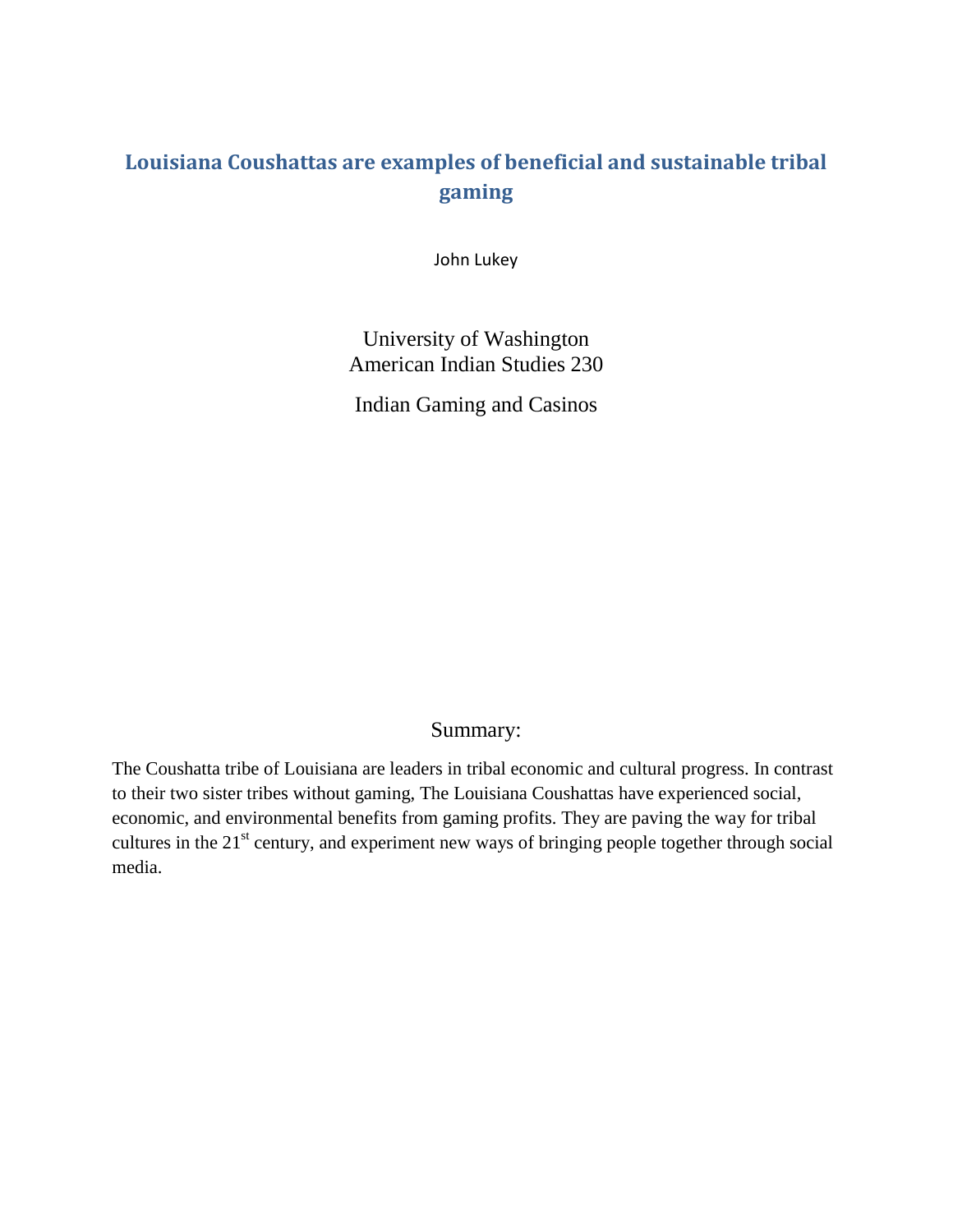The Louisiana tribe of Coushatta Indians is a perfect example of Native American gaming which is functioning properly and beneficial to all parties involved. The Coushatta Native Americans come from the original Koasati group before relocation, and 2 other main groups exist in Oklahoma and Texas. The Louisiana Coushattas were fairly early adopters to gaming on tribal land, obtaining their license in 1974. Since the sister groups of the Louisiana tribe do not have tribal casinos, the contrasting effects of gaming are very evident. The Louisiana tribe has been fairly trouble free legally, and their casino funds give them a say in local politics through supporting campaigns; the sister tribes without gaming are unable to afford such a large political presence. Many tribes are also able to keep their strong freedom and independence as a sovereign nation through both having these political powers and by buying back ancestral lands, and keeping control of how they make and spend their money. The Coushatta tribe is also able to use its casino funds and popular online presence to share its culture with more people. They run pow-wows that include competitions in cultural arts that come with cash prizes totaling over \$100,000. These competitions are only part of the effort towards rejuvenating a tribes culture, the Coushatta tribe runs a youth culture education center to help spread their cultural history. This cultural education center is one of the reasons wh y Coushattas's native language, Koasati, is the most well preserved native language today. Over 300 people still speak the Koasati language; there has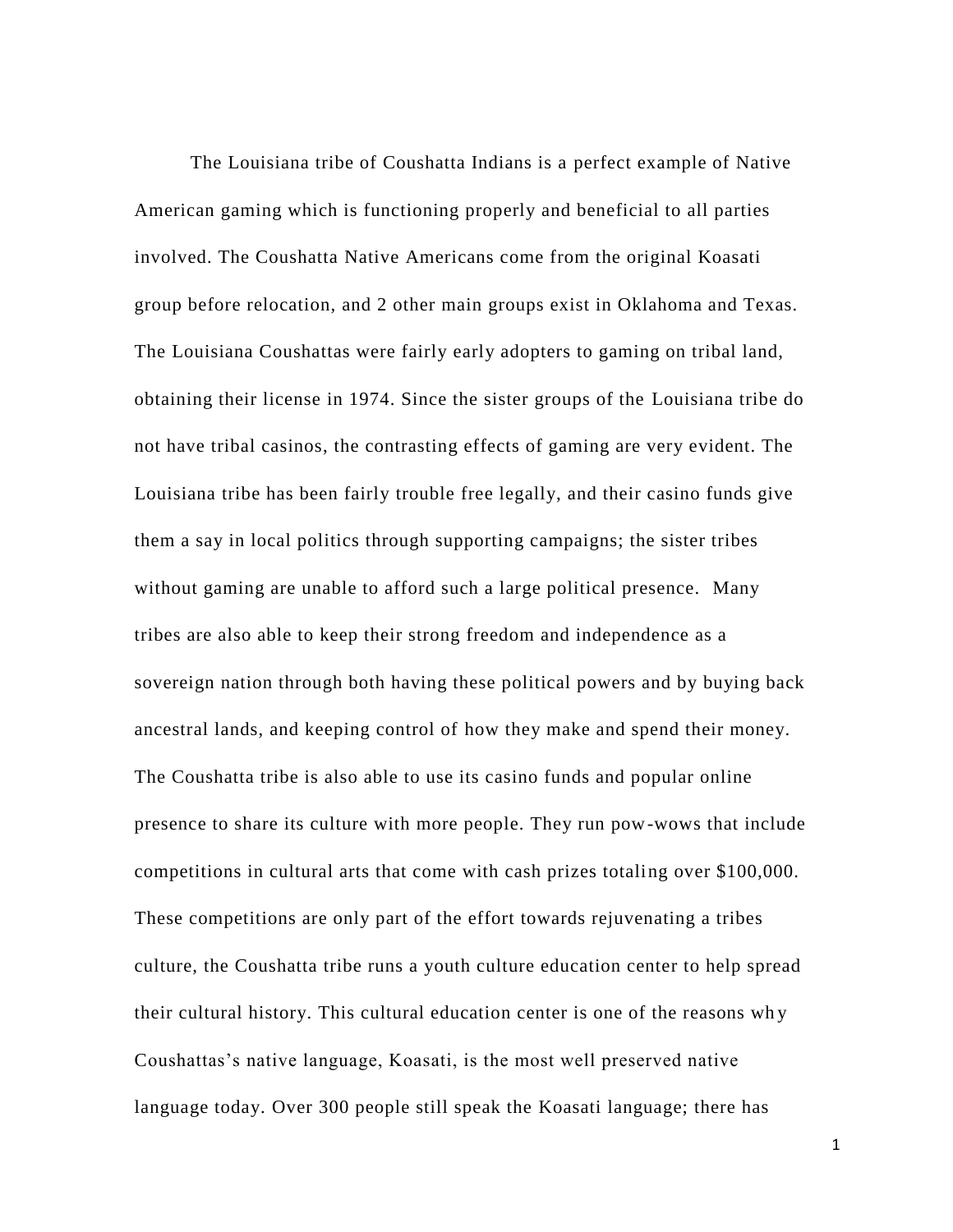been almost no loss or degradation to the known language or alphabet, as exists in many tribes that are unable to keep their language alive. The casino also improves the lives of thousands of tribal and non-tribal members. Their casino alone offers over 3000 jobs, and their non-tribal businesses offer hundreds more. Funds for education have shown increased graduation rates, and the improving employment rate and tourist popularity has shown more local nontribal members being able to sustain themselves and drop government aid.

My tribal focus on the Louisiana tribe of Coushatta Indians starts with the study on gaming policies and the tribes' political voice. The Coushatta tribe is one of two tribes in the state of Louisiana that have a casino, and a lot of policy and mandate issues in Louisiana base off of the fact that the Coushatta tribes have heavy competition. Louisiana actively represses gambling, and many mandates are being set into effect to try and restrict what the Louisiana tribes can do. Louisiana, despite its long running stance against gambling, has a lot of forms of gambling within its own state. A few of the competing gambling forms offered by the state are truck stop gambling, river boat gambling, and even online gambling is having a growing presence. Louisiana has a heavy moral stance against gambling, but they put a lot of effort into competing with the tribes, and pass a lot of mandates and policies to ensure that Louisiana can get some of the profits that the tribes are making. It is interesting how the states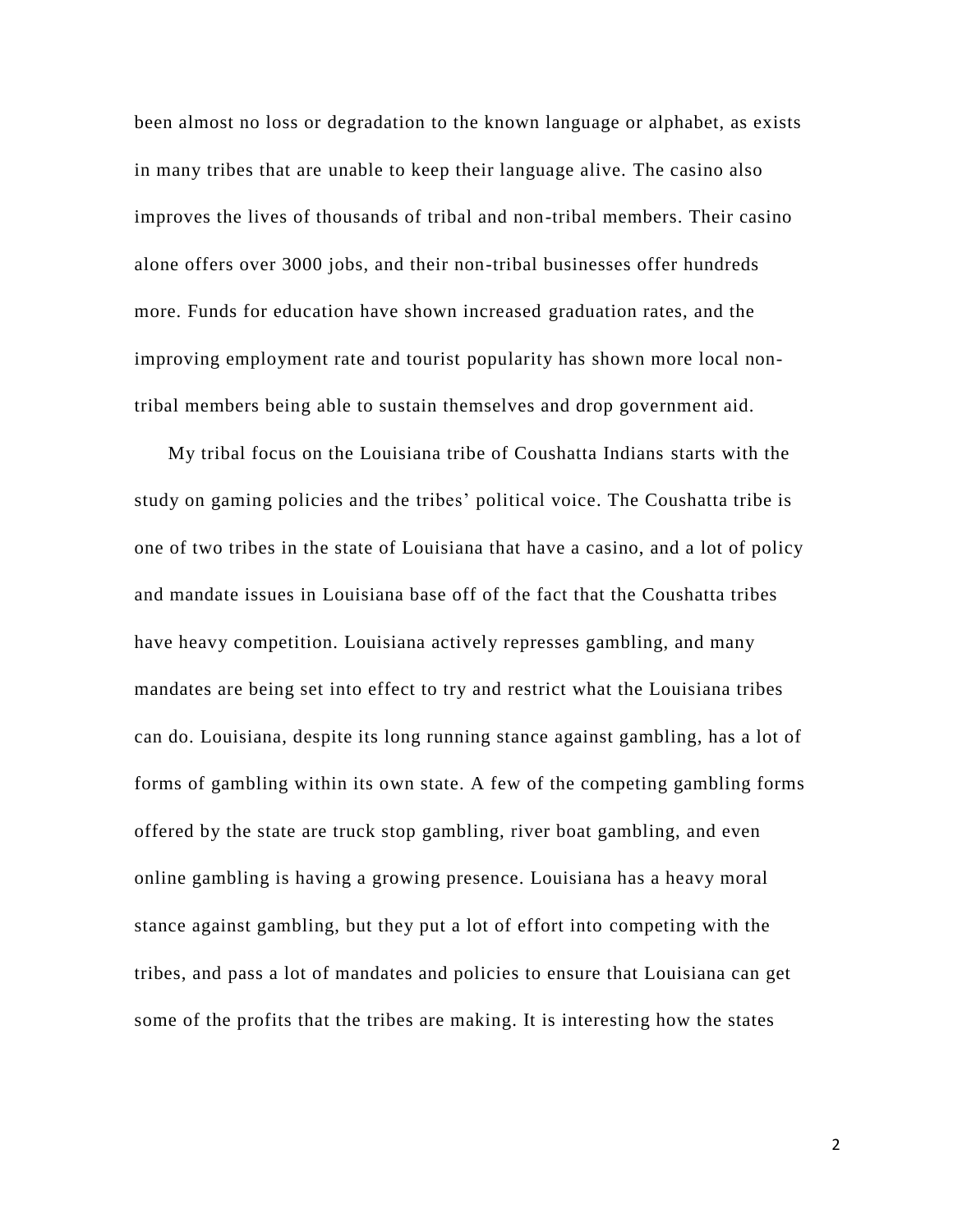morals can be temporarily suspended in order to keep money flowing into the states hands.

 Throughout the years, Louisiana has grown much harsher on tribal gaming, passing no recent policies allowing tribal gaming and working on heavily competing against the tribes. The last gaming license that was given out was in 1974, and no more licenses have been handed since then. This shows that Louisiana has grown stricter in their policies, and shows that they are heavily against gambling; when it's not going into their own pockets. The state also stopped issuing riverboat gambling licenses in the 1990s, with only 14 legal licenses existing. But even though they aren't allowing new gaming boats, Louisiana is easing up on the laws and allowing the river boats a lot more freedom. Currently boats are allowed to dock on land and offer gaming, enabling them to act as a physical ground based casino. This also allows them to relocate, targeting Texan citizens by positioning the boats directly next to the border. This has caused a lot of controversy against Louisiana and its gaming board, but estimates show that docking close to the border has increased revenue by millions. Though Louisiana is heavily competing with the Coushatta tribe, this is not to imply that the Coushatta are doing anything wrong, such as mismanaging funds. The Coushatta tribe is under the effect of many Louisiana laws that dictate a high percentage of the casino profits must go back to the tribe. The tribe follows these mandates effectively, using funds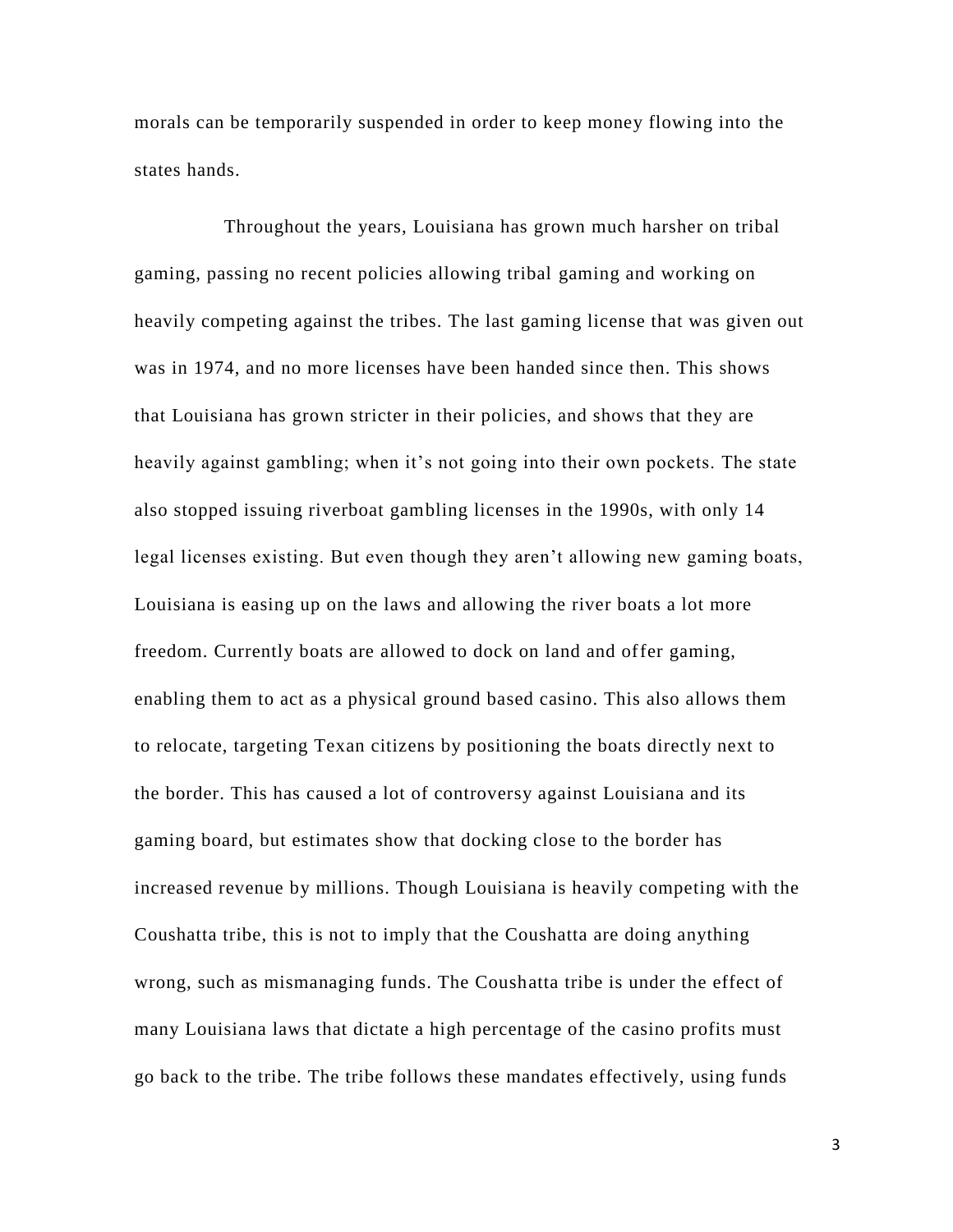for tribal means such as pow-wows, tribal feasts, and education. Louisiana upheld a mandate they had in 2009, which now allows the tribe to use casino funds to help fund political means. The Coushatta tribe now dedicates large portions of money to try and influence politics to help them, and effectively lobbies to try and remove some of Louisiana's gaming areas. So a war is basically going on between the Coushatta's and Louisiana, both of them lobbying mandates and laws against the other to try and take a larger stake in the gaming market.

 The Louisiana tribe is a unique tribe for many reasons, but they stand out as part of a small group of tribes that are allowed to contribute money to political campaigns. This power separates them from other tribes by giving `them a voice in politics that relate to them, finally having a say in political agendas that effect their gaming, or ability for other parts of their government to function. Though the state is still heavily against gaming morally, different regimes are pushing gambling to be used as income for the state. Many Louisiana political activists are upset about the power that the Coushatta tribe has, but it is unlikely that they will be banned from supporting political means for a second time. The Coushatta tribe has much more power in their position now that they are allowed to influence politics, and it seems that they will continue to have an upper hand in gaming. The state also has bad public relations, as its gaming is seen by residents as immoral, and believe that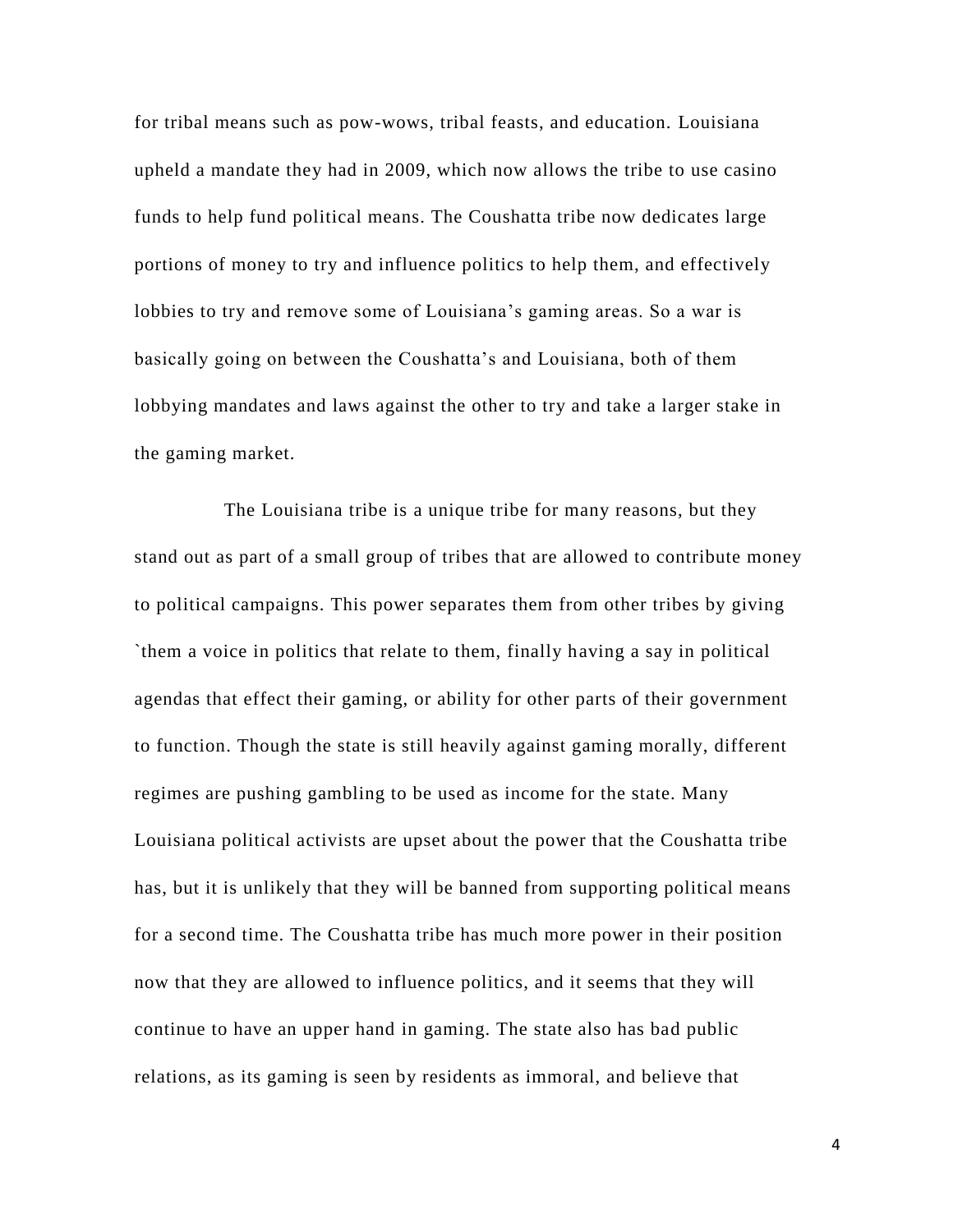Louisiana is selling out their morals. And while Louisiana is seen badly by its citizens, people have no objections to gambling at a tribal casino where they know funds will benefit the tribal people. In short, The Coushatta tribe has an upper hand morally in a state where gambling in frowned upon. And since they now hold a strong hand in the political debates against Louisiana, they are one of the more powerful gaming entities in the unites states. They have littler competition, a moral high ground against the state, and now a firm position in forming their own political future. But they much be careful not to overplay their hand, as their current main benefit is as being viewed as 'worthy' by local people. If they continue to play a strong hand against the state, people may think the casino is impeding on the states funds, and therefore against social services that Louisiana funds from casino funds, which goes primarily to education. It is easy to see how the Coushatta's could lose what they have worked for in any number of political windfalls, but at least in the past few years since the political floor has opened to them, they are definitely more secure in their upper hand on the gaming market

The Louisiana tribe of Coushattas Resort is one of only three tribal casinos in Louisiana, and their web presence is very complete and detailed, seeming to try and be competitive against the popular riverboat casinos. They have separate websites for their casino and their tribe, and both are very modern websites with constant updates. They use their websites to plan pow-wows and events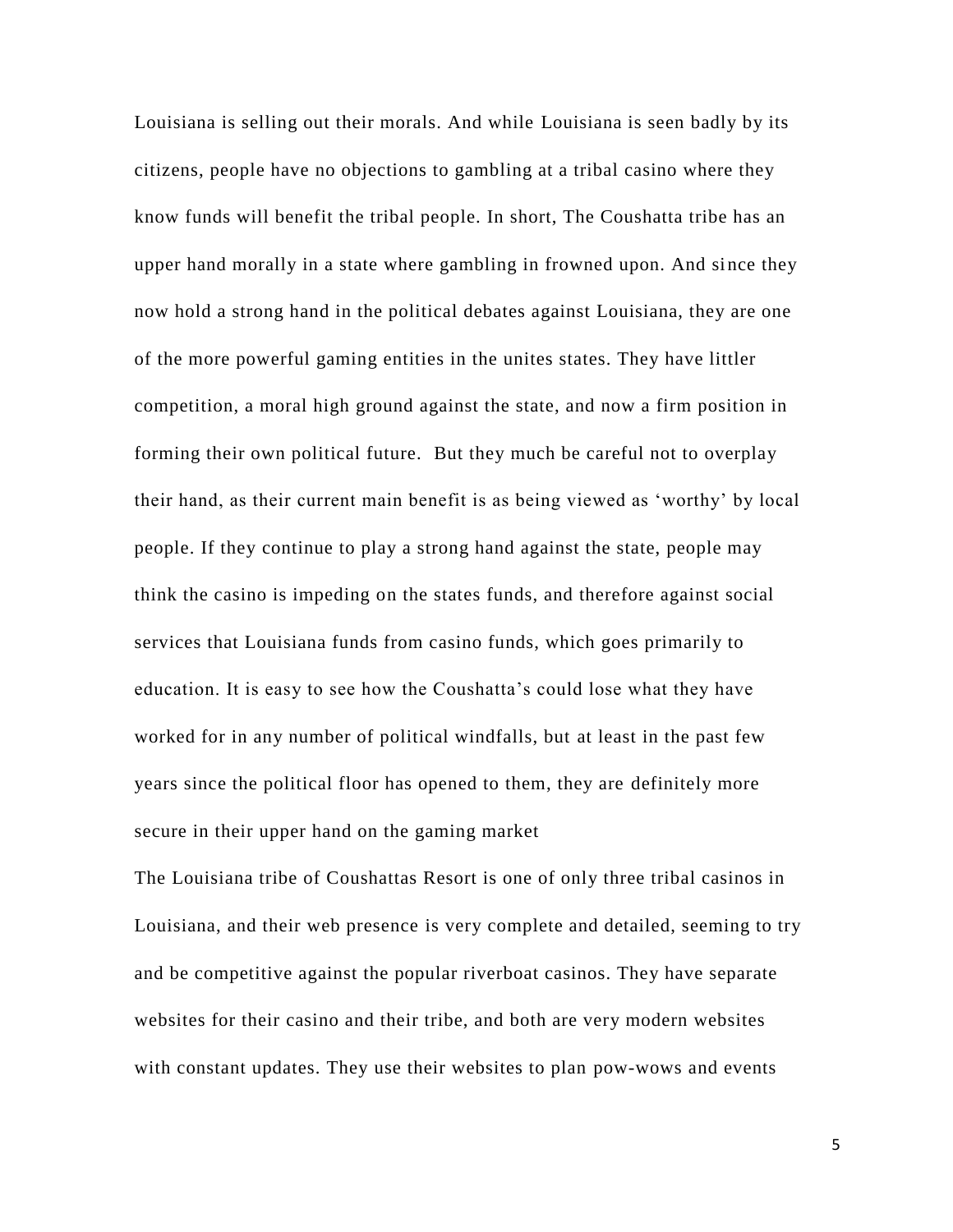year round, and their web presence is much more active and detailed than their two sister tribes. This shows how the Louisiana tribe translated their effort from being competitive with their casino website, into a tribal website that ac ts as an effective tool for tribal organization. The Louisiana tribe also has a website dedicated to their yearly pow-wow, it emphasizes that it is open to the public, showing how the internet has allowed their tribe to being even more accepting of visitors. (Tribal History). Their sister tribes do not have a comparable online presence, and they do not seem to use the internet as an event planning tool. The contrast between the two tribes shows that the Louisiana tribe benefits greatly from using the internet as a tribal planning tool, reflected by their constant events and articles. The casino draws thousands of people to their lands each year, exposing and teaching visitors to Coushatta culture. And their tribal website is their gateway to attracting visito rs, and sharing tribal culture with them.

Interestingly, the sister tribes seem to be more focused on inner-tribe events, such as learning their native language and keeping their culture alive within their group. The internet is a tool for the Louisiana tribe, but their mission seems to be more to expose the world to Coushatta culture, to make a permanent mark by teaching others their values. Where the sister tribes seem to focus on keeping their values alive inside their closed groups, rather than exposing the world to it. So although the Coushatta tribe is finding financial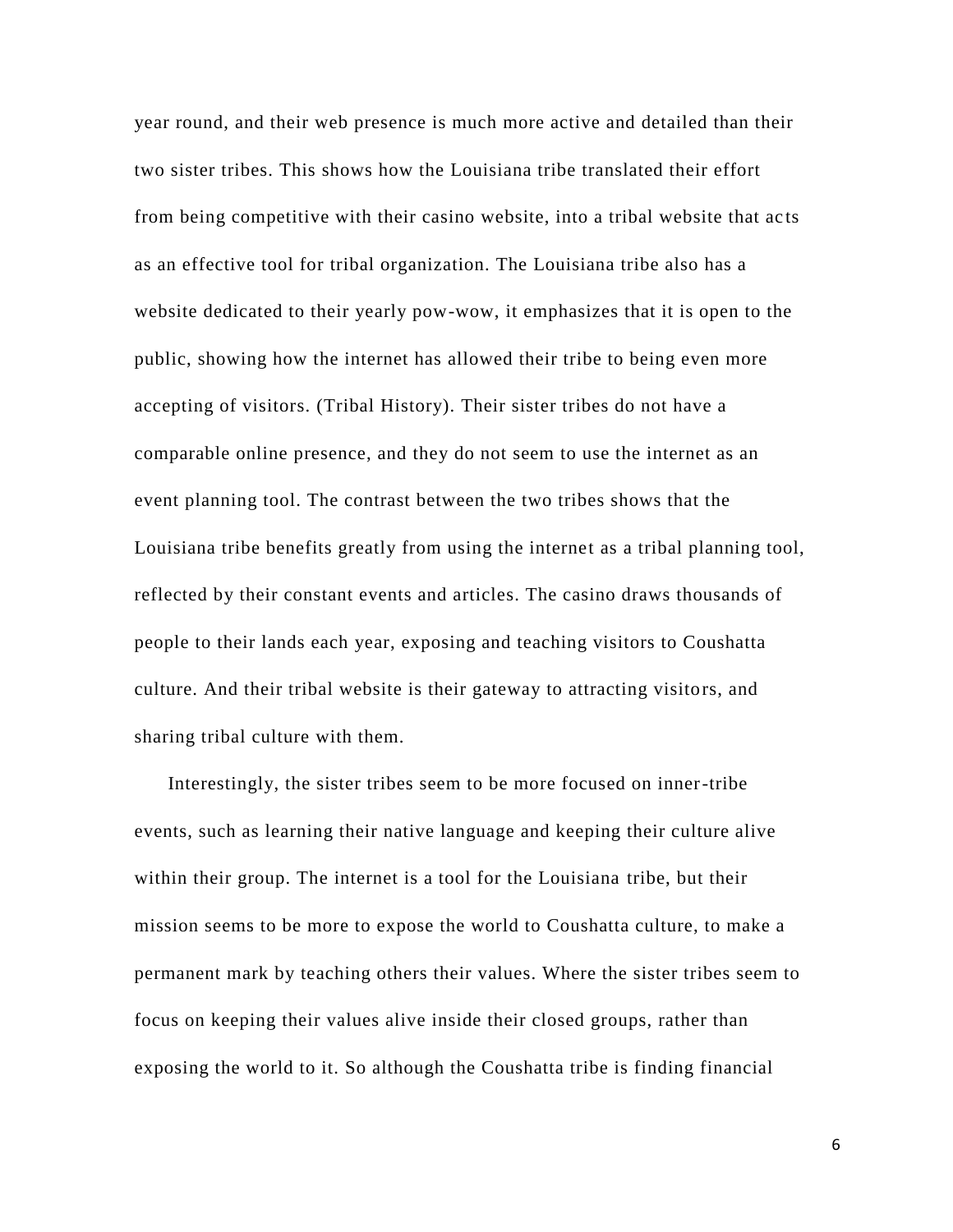relief from gaming, and doing a lot of cultural outreach through their web presence; it can be argued that their true cultural practices and values have deteriorated in comparison to the closed off sister groups. Though both groups do yearly events such as their Pow-Wow, the Louisiana tribe has a large focus on tourism, using the Pow-Wow not only for cultural education, but as an amenity for guests at their lodge. Where the sister groups used their website as a glimpse into a still healthy and thriving Native American culture. This dissertation shows that websites can be a strong tool for extending culture, but also that tribes without a web-presence still manage to thrive and keep their culture extremely genuine. It may mean that when tribes shift more towards business and are able to use gaming as a resource, then they are not dependent on their older methods. Where their sister tribes still use many agriculture and natural means for income, the Louisiana tribe can rely on gaming, and are not required to rely on their ancestral trades; therefore it appears that their culture is declining. Though a contrast between these three tribes shows a relationship between web presence and cultural practices, a further study could be conducted on other tribes to see if having a casino effects how a tribe uses their web presence. It is possible that the Louisiana tribe excelled in their online tribal presence because they were compelled to advertise their culture along with their gaming business.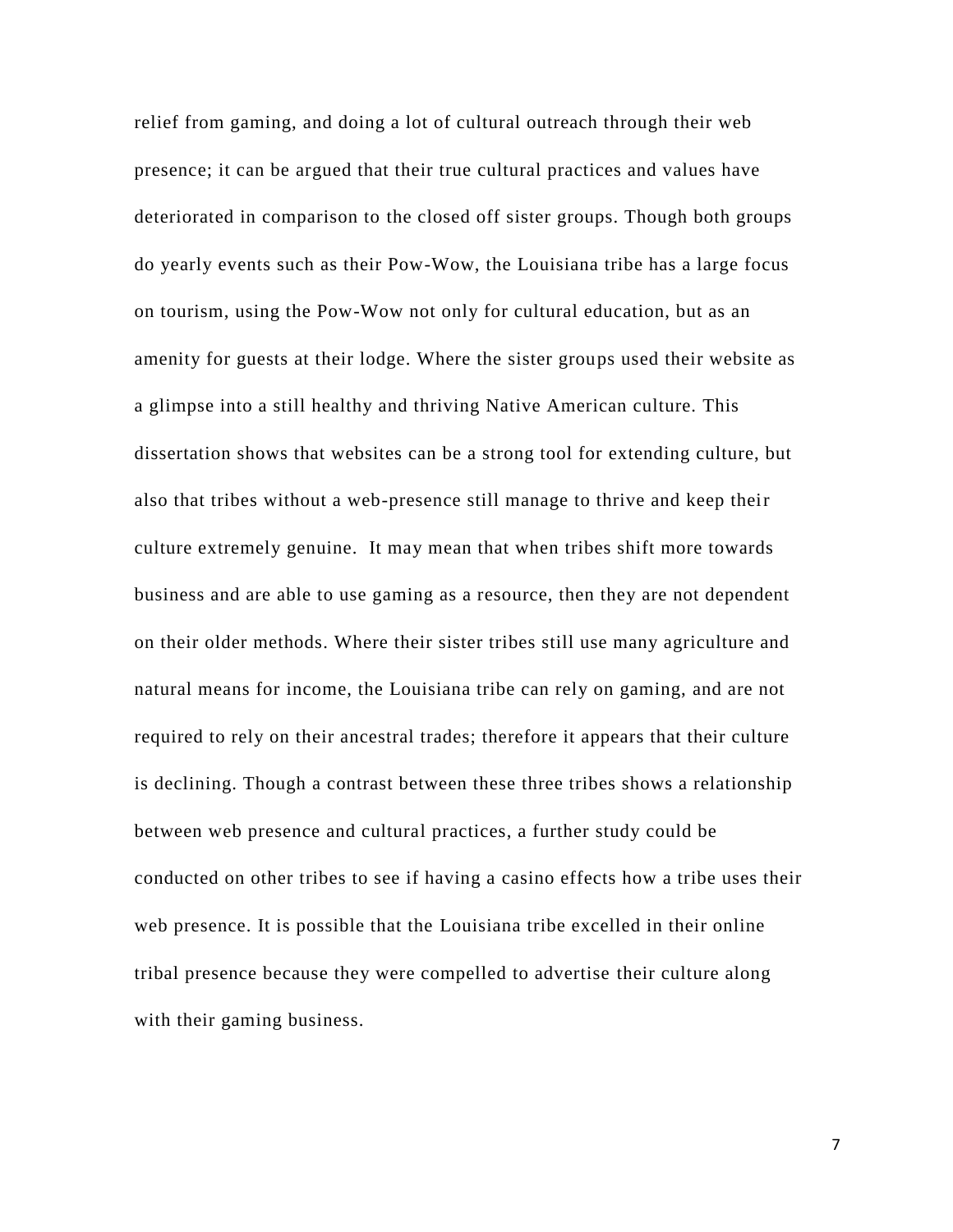The Coushatta tribe runs one of only two tribal casinos in Louisiana, they have little competition because the state is heavily against gambling, ut a few state run riverboat casinos exist. Because of the lack of competition, the economic effects of the casino are much clearer as the data is ensured to be caused solely by the Coushatta tribe. The tribe is very active in promoting their culture, and the casino revenues fund many cultural events such as pow-wows, competitions of arts, and a museum. Their competitions are a main driving force in their continued cultural strength; many people practice their tribe's dances and arts to compete for cash prizes. These prizes come from casino revenues, and not only benefit tribal members with resources for education or daily needs, but also an environment to learn and practice about their tribal history. The casino also benefits non-tribal members with hundreds of jobs in their resort alone; their average wage is 24k a year, which is high for the area. This increased wage allows many works to increase their standard of living, a high percentage of workers who before needed government aid were able to go off of the aid after gaining employment. The tribe has a large pres ence in the local community as well; they own many businesses such as hotels and coffee shops in nearby towns. Their focus on managing their own resort has allowed them to branch out into local business, increasing career opportunities in popular hotel management careers for tribal members.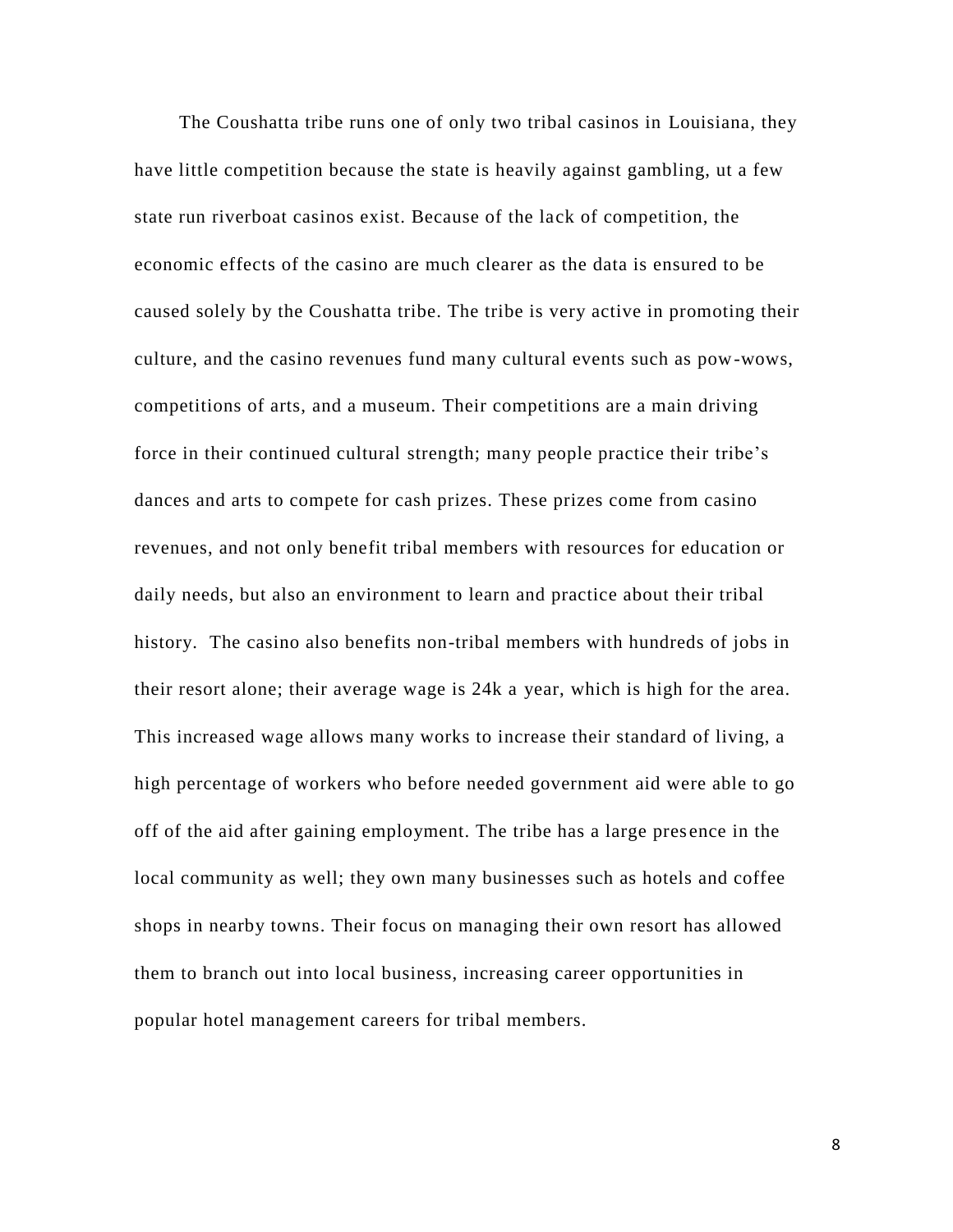The casinos location plays a heavy factor in its economic influence. Louisiana is a strict state on gambling laws, and the only competition is another tribal casino, and a few riverboat casinos. Their neighboring state Texas has an even stricter policy on gambling, and thousands of tourists yearly cross the border into Louisiana solely to game at the Coushatta resort. Up to 53% of the traffic into the casinos is from out of state, and most of it comes from Texas. Including the few riverboat casinos, Florida state takes in about \$177 million dollars per year from gaming taxes [. This increased traffic also provides an economic opportunity for local businesses; the Coushatta tribe takes advantage of this with their multitude of tribal managed businesses in local areas. One major argument against tribal casinos is an increase of crime in local areas, but instead crime has been decreasing as more funds can be put towards policing local communities. These opportunities benefit non-tribal locals as well; the Coushatta resort employs 2700 non-tribal employees, offering all a high competitive wage. These jobs allow many locals to increase their quality of living, many of them going off of government assistance. This increase in community revenue has acted as a boom on the local economy, housing being the fastest growing market. The Coushatta tribe also pushes many goodwill and community outreach efforts, using casino revenues for charitable donations. The tribe runs a yearly gold tournament, which acted as a fundraiser for the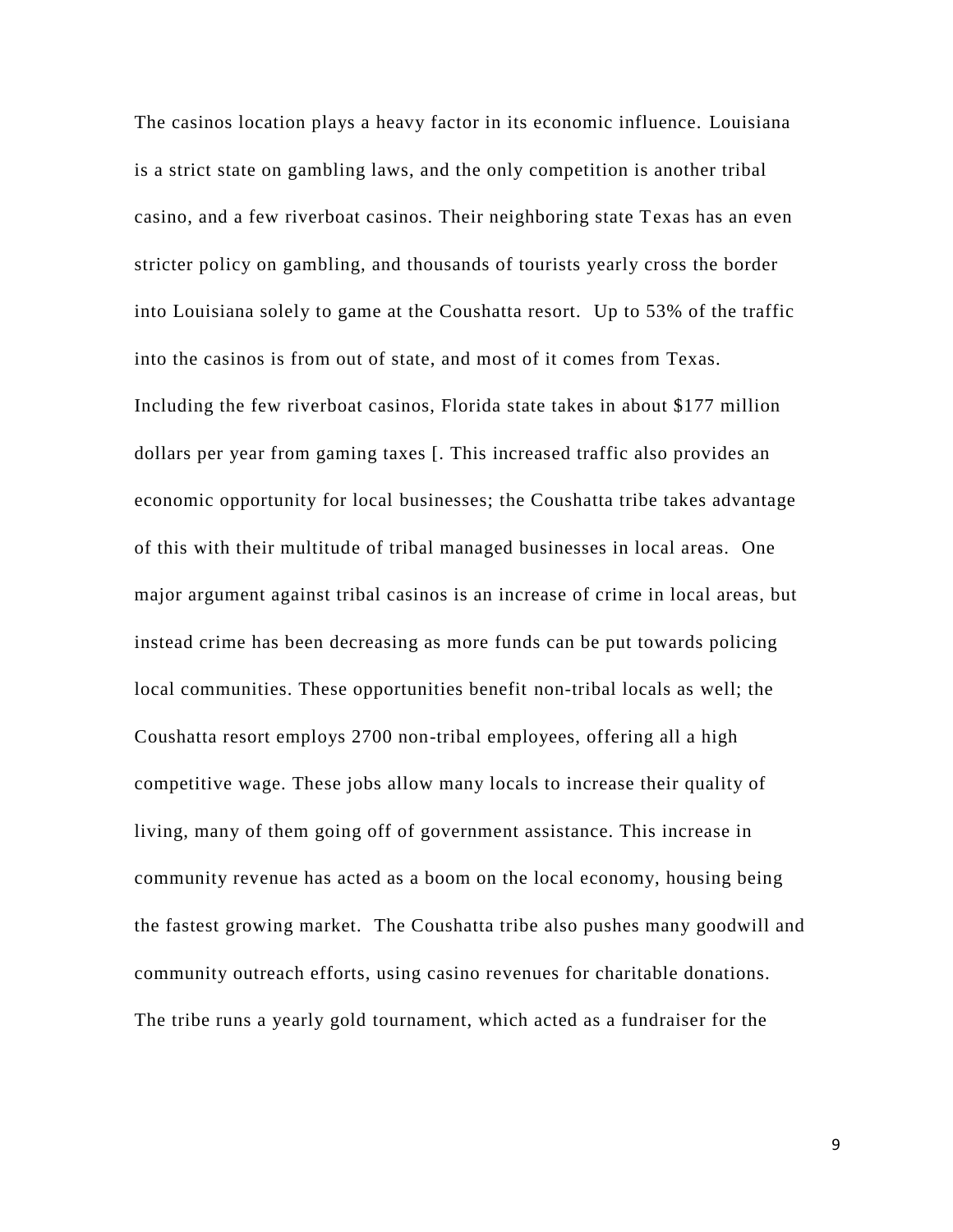Chairman's Cup Foundation, which uses funds to make charitable donations across southwest Louisiana.

 The economy in this area of Louisiana has shown extremely large growth, and works as a powerful engine towards preserving culture, raising standards of living through employment, and creating more local opportunities through out of state traffic. Many of the argued negatives on the economy have the potential to be stabilized, such as crime and gambling addiction. And though some are affected adversely by these, the positive effect on the local community is evident and significant. Outreach by the tribe includes youth programs, cultural competitions, pow-wows, and other culturally enriching activities. The local economy has also been steadily increasing with traffic from out of state, the increase in career opportunities is increasing the lives of thousands of tribal and non-tribal employees at all of Coushattas businesses. In all, the Coushatta tribe has a positive effect on the local economy, and the casino allows both the tribe, and the community to benefit.

In conclusion, The Louisiana tribe of Coushattas have proven that tribal gaming can have many positive effects on the tribes cultural endurance, its presence and tourist attract ability, and improving the local communities and standards of living. The contrast when compared to the Coushattas two sister tribes is clear, gaming has given the Louisiana tribe economic freedom, political power, and a passageway into other sustainable practices to better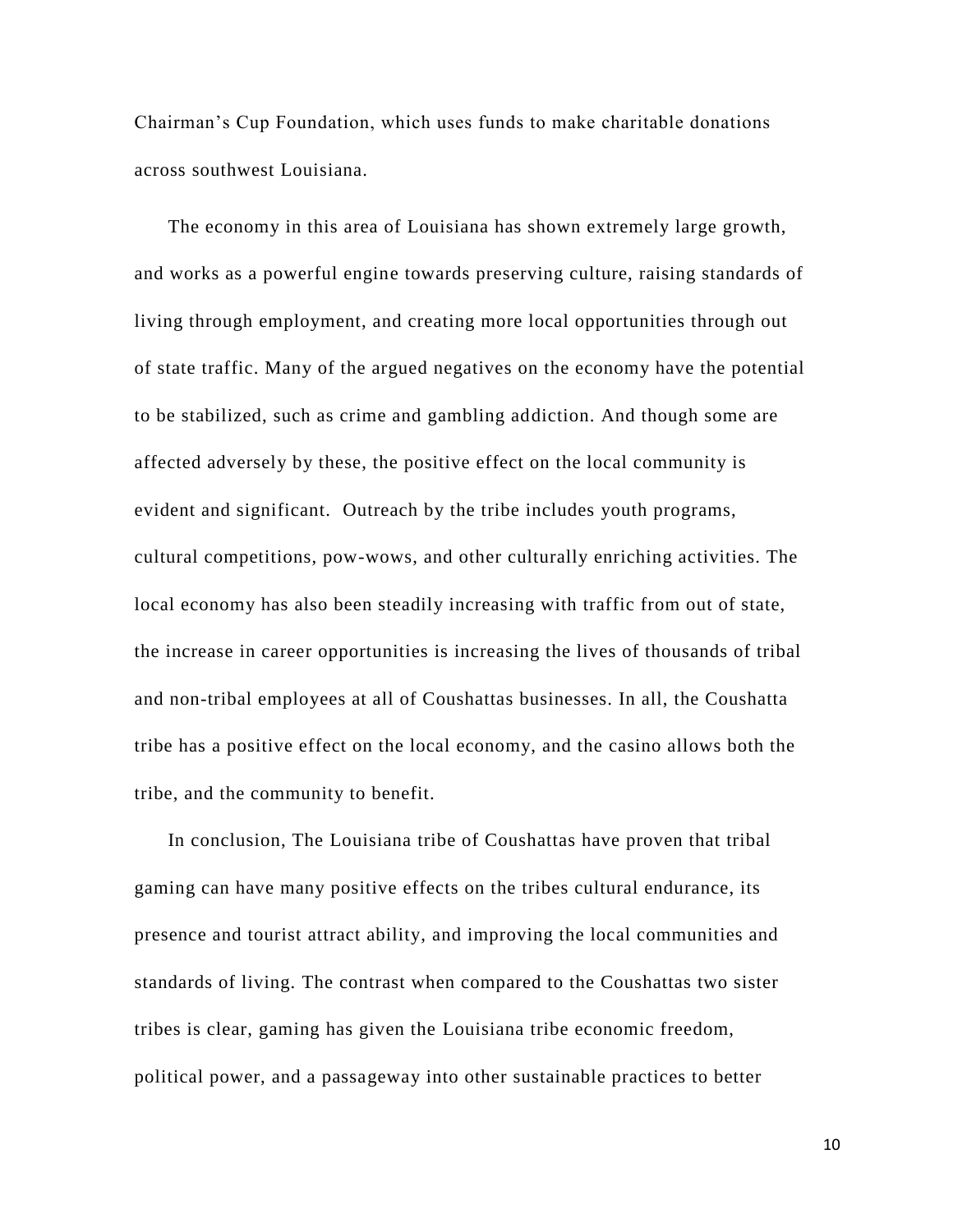their tribe. Though not all tribal casinos have been as successful as the Coushattas have, the Coushatta tribe is an example that the system can work, that it is possible for gaming to benefit all parties involved. The Coushattas are also an example of a culture adapting to the  $21<sup>st</sup>$  century and social technology. Their casino gives them a popular web presence, working as a gateway to their cultural events such as the pow-wows. The Coushattas are leaders into the reforming of tribal communities, their progress towards sustainability and sovereignty show that there may be a successful and equal future for Native Americans of all tribes.